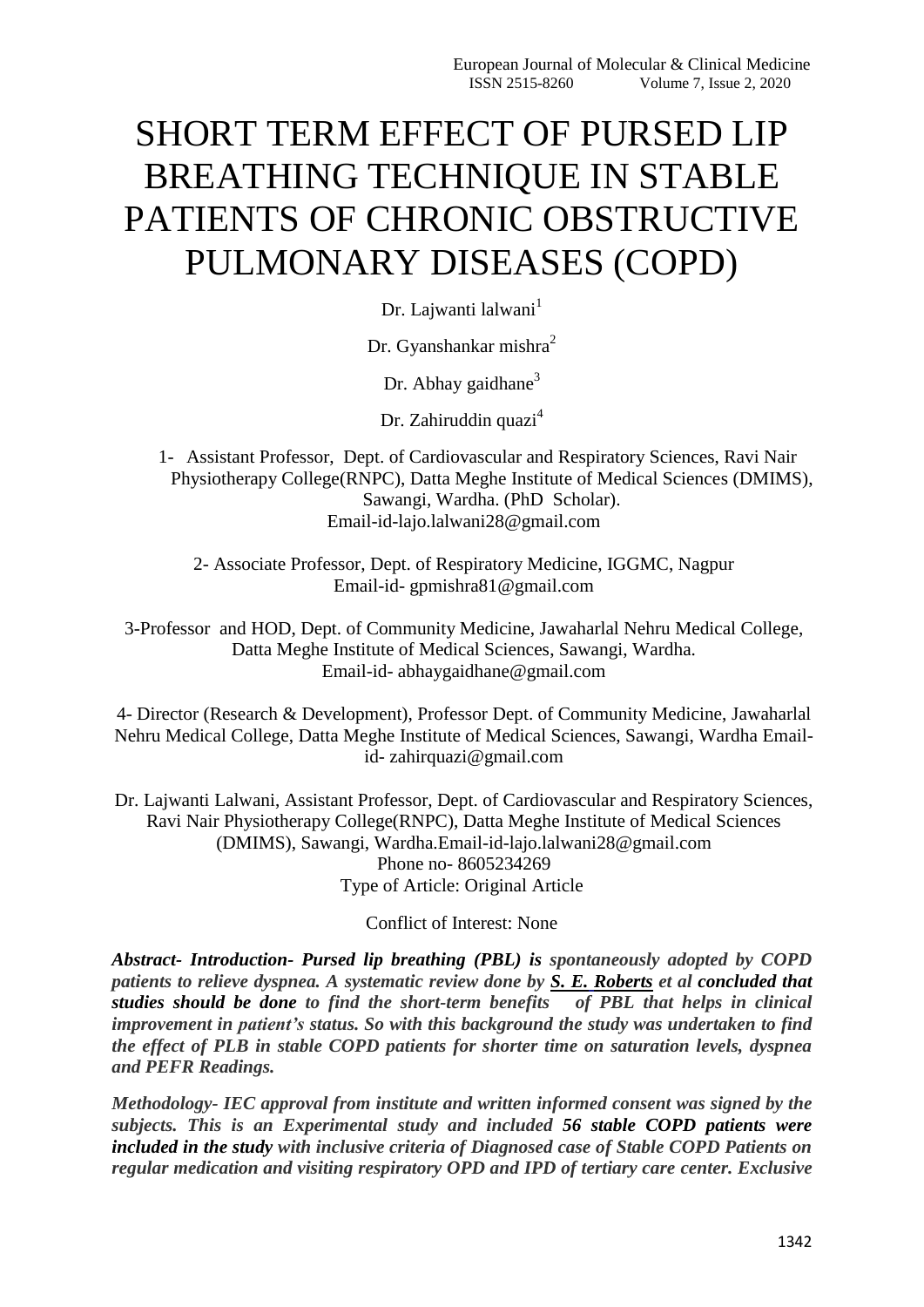*criteria was Patients of acute exacerbation, Smokers, Patients on O2 therapy, Patients not willing to participate. Baseline parameters were recorded and then PLB was taught and performed for 6 days then on 6th day post intervention reading were taken and parameters were compared to baseline.*

*Results- Short term effect of pursed lip breathing in COPD was analyzed. Mean age of the patients was 60.83± 7.43 years. The study population comprised of 37 (66.07%) male patients and 19(33.93%) female patients. Short term effect pursed lip breathing statistically significantly improves saturation, dyspnea and PEFR in stable COPD patients.*

*Conclusion- Short term effect pursed lip breathing improves saturation, dyspnea and PEFR in stable COPD patients.*

*Keywords- stable COPD, PLB, and dyspnea*

#### **INTRODUCTION**

Chronic obstructive pulmonary disease (COPD) is one of the commonest chronic respiratory illness that is the major causes of deaths and decreased Quality of life of patients worldwide(1) COPD is mainly divided into chronic bronchitis and emphysema (2)The most disabling symptoms of people with COPD is exertional dyspnea and exercise intolerance (2). Main complaints of COPD patients is breathlessness and it is progressive symptom it also affect the patients quality of life.

Major cause of dyspnea and exercise intolerance in COPD is due to dynamic hyperinflation resulting in limitation of functional activities.(3)Pursed lip breathing (PBL)is spontaneously adopted by COPD patients to relieve dyspnea .(4)

PBL is nasal inspiration and followed by prolong expiration with mouth partly closed. (4)Pursed-lips breathing (PLB) is mainly used as treatment plane in pulmonary rehabilitation programs. PLB creates a positive expiratory pressure that prevents early bronchial collapse and maintain the patency of the airway(3)Improvement in patient conditions in respiratory patients is evaluated periodically monitoring saturation levels, dyspnea grading and Peak flow meter readings.

"The use of pursed lips breathing in stable chronic obstructive pulmonary disease: a systematic review of the evidence" was done by [S. E. Roberts](http://www.tandfonline.com/author/Roberts%2C+S+E) et al and concluded that studies should be done to find the short-term benefits of PBL that helps in clinical improvement in patients status. (5) So the study was undertaken to find the effect of PLB in stable COPD patients for shorter duration on saturation levels, dyspnea and PEFR Readings.

### **Methodology** –

This is an experimental study conducted in tertiary care center from June 2017-May 2018. Ethical committee of the institute gave the Ethical clearance and written informed consent was duly signed by all the patient . 56 participants were included in the study with inclusive criteria of Diagnosed case of Stable COPD Patients on regular medication and visiting respiratory OPD and IPD of tertiary care center . Exclusive criteria was Patients of acute exacerbation, Smokers, Patients on O2 therapy , Patients not willing to participate

Baseline parameters were recorded (Spo2, Dyspnea and PEFR )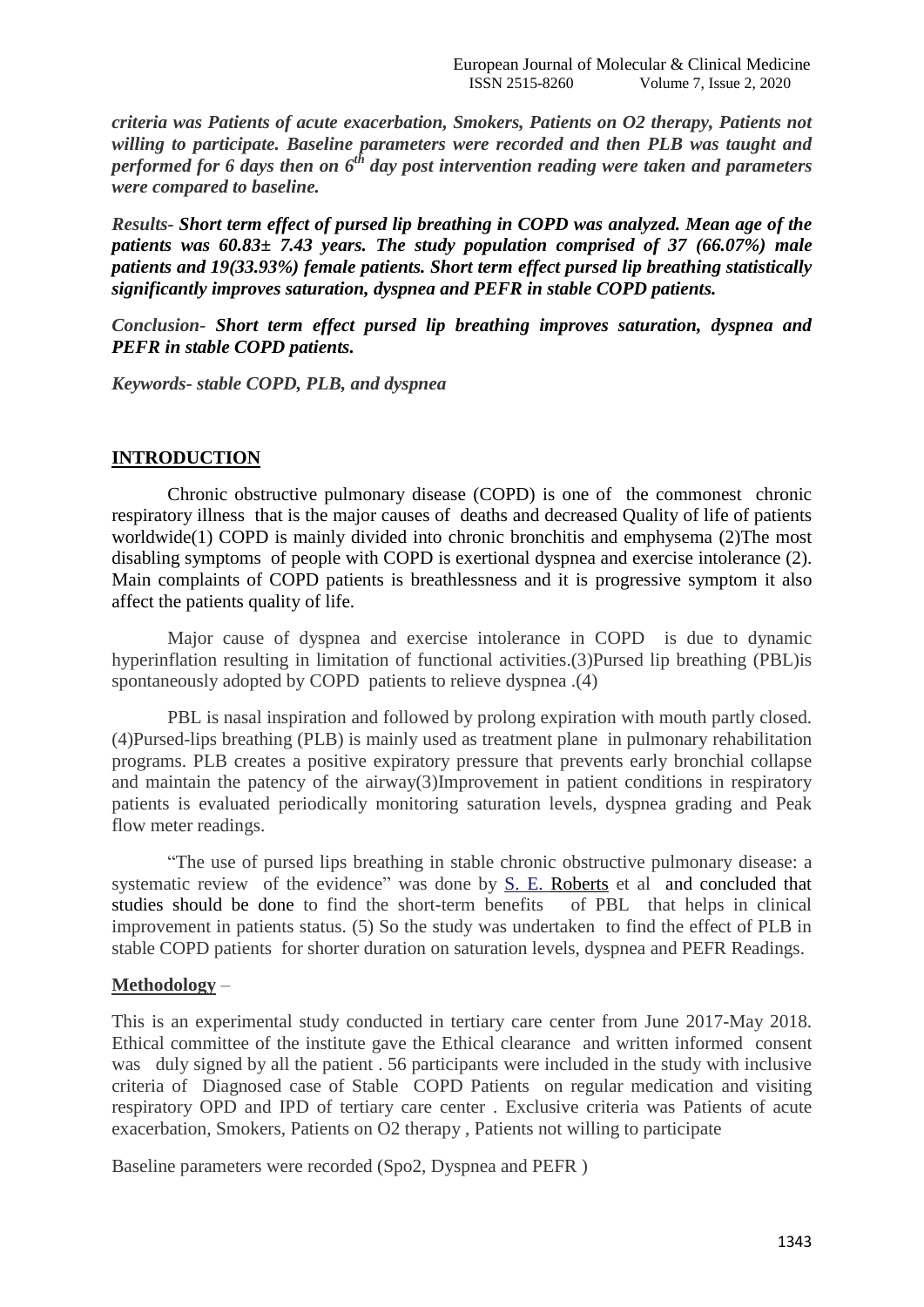**SPO2** was recorded using pulse oximetry

**Dyspnea** was measured with mMRC scale for dyspnea.

**PEFR** was recorded with handheld peak flow meter.

The participants were told to inspire deeply and the to blow in mouthpiece as fastly as possible and this procedure was repeated for three times and the best reading was taken into consideration.

After baseline measurements the participants were taught pursed lip breathing technique.

Procedure for Pursed lip breathing(PLB) - A comfortable position was given . patients were instructed to breathe through nose and inspiration should be slowly and expiration is done through mouth by pursing the lips slowly such that if flame is held in front then the flame should be bended but not blow off. (6)This breathing exercise will be performed 5 times after a rest of 5 min the same breathing exercise is done twice total of 3 sets will be given .after performing PLB for 3 sets .The same procedure of PLB was done for 6 days and then on  $6<sup>th</sup>$  day all the parameters were recorded using the same procedure and same instrument.

## **RESULT** –

56 diagnosed case of COPD patients were studied in the study. Short term effect of pursed lip breathing in COPD was analysed. The age wise distribution of the study subjects is depicted in table no. Mean age of the patients was  $60.83 \pm 7.43$  yrs. The study population comprised of 37 (66.07%) male patients and 19(33.93%) female patients.

| Age (years) | Number of patients $(\% )$ |
|-------------|----------------------------|
| $45 - 50$   | $7(12.5\%)$                |
| $51 - 55$   | 9(16.07%)                  |
| 56-60       | $12(21.42\%)$              |
| $61 - 65$   | $13(23.21\%)$              |
| 66-70       | $11(19.64\%)$              |
| $71 - 75$   | $3(5.35\%)$                |
| 76-80       | $1(1.78\%)$                |

**Table 1- Age wise distribution of the COPD patients**

| Table 2- Gender wise distribution of the COPD patients |  |  |  |  |  |  |
|--------------------------------------------------------|--|--|--|--|--|--|
|--------------------------------------------------------|--|--|--|--|--|--|

| Sr. no        | <b>Number</b> | Percentage |
|---------------|---------------|------------|
| <b>Male</b>   | 27            | 66.07%     |
| <b>Female</b> | 19            | 33.93%     |
| <b>Total</b>  |               | 100%       |

**Table 3 - Comparison of SpO2,Dyspnea and PEFR pre intervention(baseline) and post intervention in COPD patients**

|                              | <b>Baseline</b> | intervention p value<br>Post |  |
|------------------------------|-----------------|------------------------------|--|
| <b>PARAMETRES</b>   MEAN± SD |                 | <b>MEAN</b> ± SD             |  |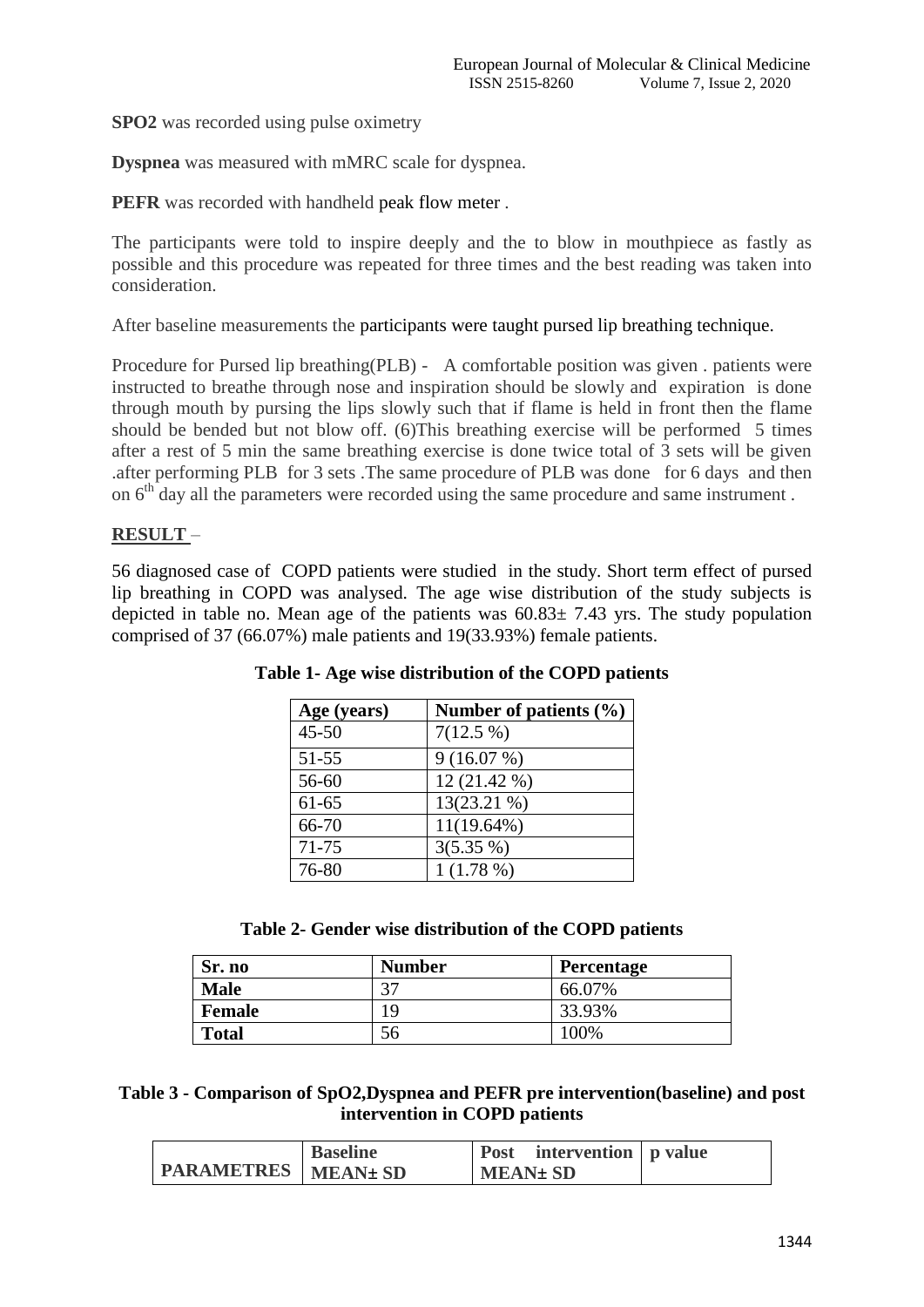| Spo2           | $92.32 \pm 3.11$   | $96.14 \pm 2.88$   | **<br>$\leq 0.001$ |
|----------------|--------------------|--------------------|--------------------|
| <b>Dyspnea</b> | $3.44 \pm 0.67$    | $2.21 \pm 0.88$    | $**$<br>$0.001$    |
| <b>PEFR</b>    | $118.21 \pm 23.23$ | $156.07 \pm 25.82$ | $**$<br>$0.001$    |

\*Interpretation: pursed lip breathing stastically significantly improves saturation, dyspnea and PEFR in stable COPD patients.

### \*\*Statistically significant

## **DISCUSSION**-

The finding of the present study are that in stable patients of Chronic Obstructive Pulmonary Diseases (COPD) Short term effect of Pursed lip breathing resulted in significant improvement in dyspnea, saturation and PEFR.

Gandevia(7) stated that , in patients having Obstructive lung disease relaxed expiration there is increase in the volume of air expired .volume increases around by 20% as compared to a forceful expiration technique. The finding concluded that relaxed type of expiration method increases the volume of air expired and thus decreases the trapping of air that will ultimately help in decrease in air trapping , thus decrease in hyperinflation and thus decreases dyspnea. Researches stated that when PBL technique was compared and analysed with other spontaneous breathing technique .PBL decreases breathlessness, respiratory rate,carbon dioxide levels in arterial blood and increases saturation of oxygen and tidal volume of lung at resting conditions.(8-12)

A study done by Snehal Potdar in 2018 stated that in COPD patients Pursed lipbreathing exercise and breathing control technique were compared and stated that PBL technique resulted in more expiratory flow rate than other breathing control technique(13)

In an another study done by Gosselink. Kolaczkowski et al.in 2003 "The effect of a combination of relaxation exercise and manual compression of thorax in different body position" and concluded that the chest expansion and oxygen saturation improved statically that resulted in significant rise in expiratory flow rate in experimental group.[14]

A study conducted by Robert et al in 2017 stated that PBL helps in decreasing RR and Dyspnea, increases saturation levels ,patients confidence ,self- esteem to manage dyspnea and thus overall improvement in respiratory parameters.[15]

A study Nurul Kartika Sari and Suhartono in 2016 concluded thatin COPD patients oxygen saturation is increased after the Self efficacy pursed lip breathing technique.[16]

A study done by Jincy Ealias, Binu Babu in 2015 concluded that in COPD patients pursed lip breathing technique is effective in normalizing the physiological parameters such as heart rate, respiratory rate and peak expiratory flow rate [17].

A study done by Shahriar Sakhaei et in 2018 on "The Impact of Pursed-lips Breathing Maneuver on Cardiac, Respiratory, and Oxygenation Parameters in COPD Patients."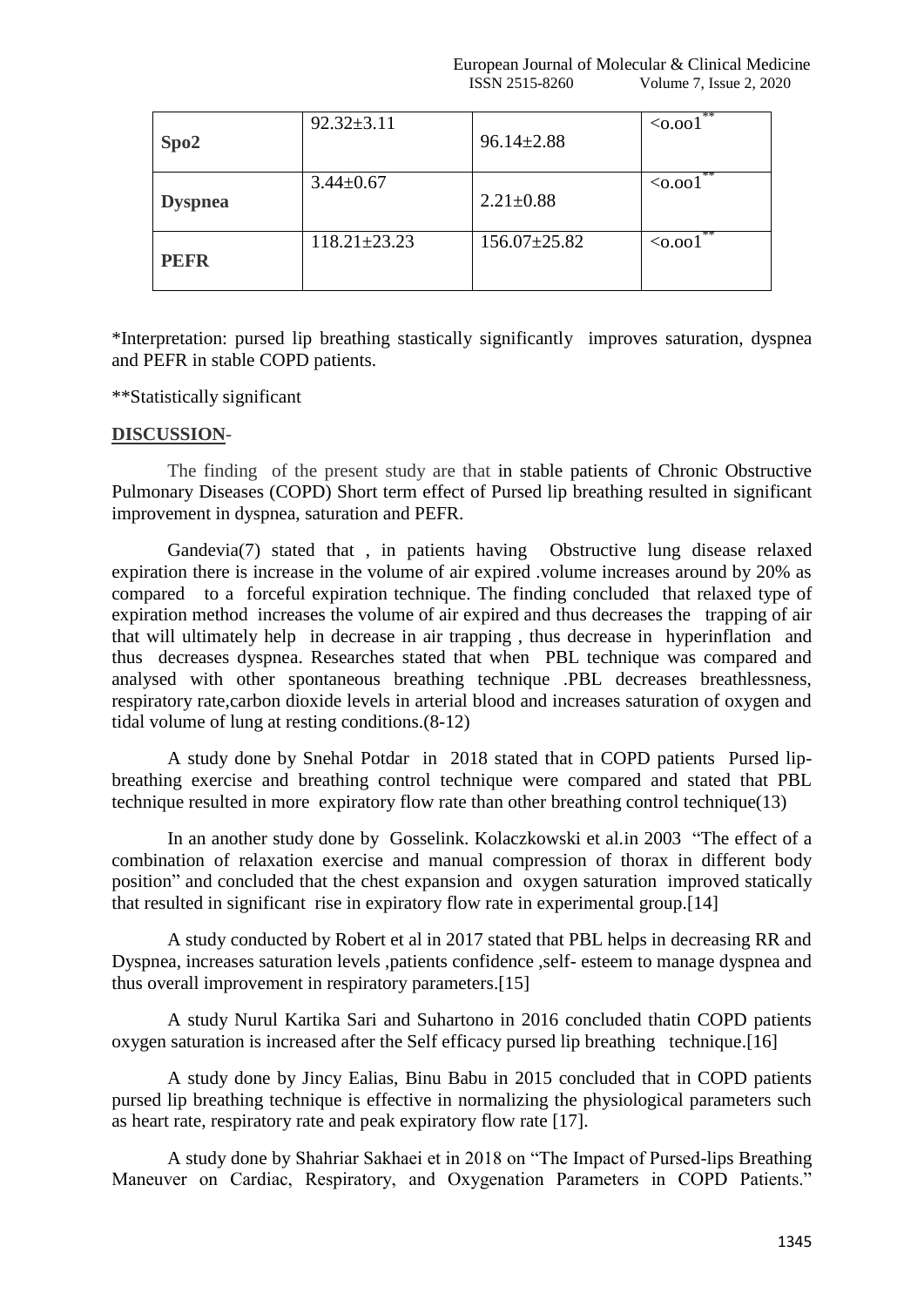Concluded that PBL is very easy to practice and doesn't require any instrument and is without any side effect and is one of the important technique that improves oxygenation and various physiological parameters and so is very important part of pulmonary rehabilitation programs in chronic respiratory patients and especially COPD.[18]

Few studies have reported positive effects of Yoga on ageing pulmonary functions[19-21].

Thus the above study supported the present study finding. Short term effect of PLB in stable patients of COPD resulted in improvement in saturation level ,dyspnea, PEFR.

### **CONCLUSION**-

The present study concluded that in stable patients of Chronic Obstructive Pulmonary Diseases (COPD) short term effect of PLB resulted in significant improvement in saturation, dyspnea, and peak expiratory flow rate.

### **REFERENCES:**

- [1] Gupta D, Agarwal R, Aggarwal AN, Maturu VN, Dhooria S, Prasad KT, Sehgal IS, Yenge LB, Jindal A, Singh N, Ghoshal AG. Guidelines for diagnosis and management of chronic obstructive pulmonary disease: Joint ICS/NCCP (I) recommendations. Lung India: official organ of Indian Chest Society. 2013 Jul;30(3):228.
- [2] Pryor JA, Prasad AS. Physiotherapy for respiratory and cardiac problems: adults and paediatrics. Elsevier Health Sciences; 2008 Mar 6.
- [3] de Araujo CL, Karloh M, Reis CM, Palú M, Mayer AF. Pursed-lips breathing reduces dynamic hyperinflation induced by activities of daily living test in patients with chronic obstructive pulmonary disease: A randomized cross-over study. Journal of rehabilitation medicine. 2015 Nov 5;47(10):957-62.
- [4] Mayer AF, Karloh M, dos Santos K, de Araujo CL, Gulart AA. Effects of acute use of pursed-lips breathing during exercise in patients with COPD: a systematic review and meta-analysis. Physiotherapy. 2018 Mar 1;104(1):9-17.
- [5] Roberts SE, Stern M, Schreuder FM, Watson T. The use of pursed lips breathing in stable chronic obstructive pulmonary disease: a systematic review of the evidence. Physical Therapy Reviews. 2009 Aug 1;14(4):240-6.
- [6] Kisner C, Colby LA. Therapeutic exercise. Foundations and techniques. 2002;4.
- [7] Gandevia B. The spirogram of gross expiratory tracheobronchial collapse in emphysema. Quart J Med 1963; 32: 23-31.
- [8] Breslin EH. The pattern of respiratory muscle recruitment during pursed-lips breathing in COPD. Chest 1992; 101: 75-78
- [9] Tiep BL, Bums M, Kao D, Madison R, Herrera J. Pursed lips breathing training using ear oximetry. Chest 1986; 90: 218-21.
- [10] Petty TL, Guthrie A. The effects of augmented breathing maneuvres on ventilation in severe chronic airway obstruction. Respir Care 1971; 16: 104-11.
- [11] Ingram RH, Schilder DR Effect of pursed lips breathing on the pulmonary pressureflow relationship in obstructive lung disease. Am Rev Respir Dis 1967, 96: 381-88.
- [12] Thoman RL, Stoker GL, Ross JC. The efficacy of pursed-lips breathing in patients with chronic obstructive pulmonary disease. Am Rev Respir Dis 1966; 93: 100-06.